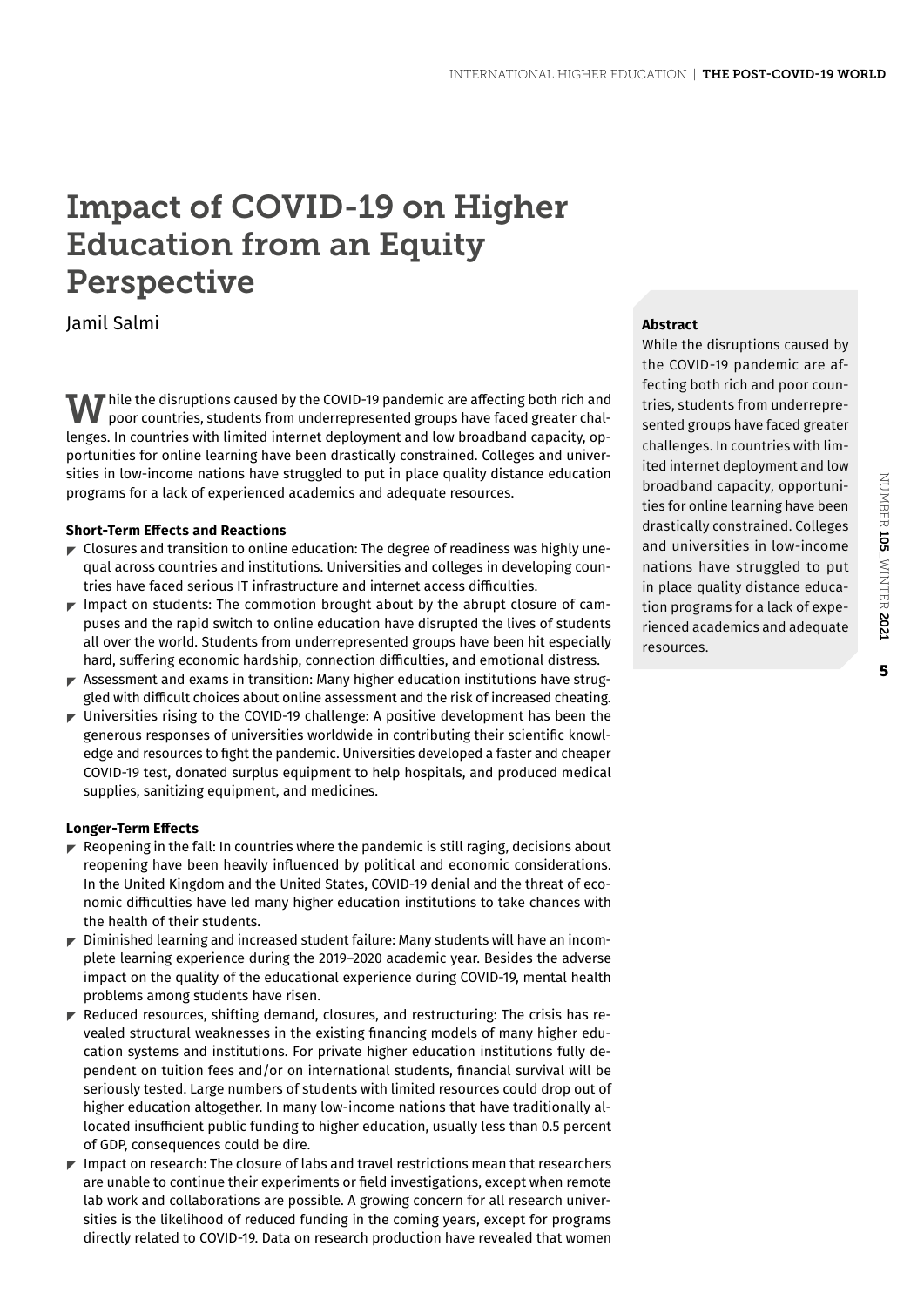academics have been affected more seriously than men, reflecting the skewed division of labor within households.

## **National Mitigation Policies**

- $\blacktriangleright$  Financial support: A number of high-income countries have rapidly approved economic rescue packages for colleges, universities, and/or students. But few low-income nations have been able to provide a sizeable support package.
- $\blacktriangleright$  Capacity building for connectivity and online education: Many countries have tried to increase connectivity for higher education institutions and their students. Governments in sub-Saharan Africa have strengthened broadband capacity through national research and education networks (NRENs).
- $\blacktriangleright$  Flexibility in quality assurance and assessment: The third type of national-level intervention has been efforts to bring greater flexibility to the application of quality assurance criteria and assessment methods.

#### **Institutional Mitigation Policies**

- Innovative educational approaches: The first step to ease the transition to online education has been to offer crash courses in the use of digital platforms and application of effective techniques for online teaching and learning. Institutions with fully functional teaching and learning services have found themselves better prepared to support their academic community. At the core of a successful online education experience is the alignment of curriculum, pedagogy, and assessment. Also important is the recognition that teaching online is not about recording a traditional lecture and posting it on the institutional website, but adopting pedagogical methods that engage the students in a stimulating educational experience. Finally, many institutions have found it indispensable to strengthen their academic and psychological support systems for students who have been personally impacted by the health and economic crisis and have struggled to adjust to online education.
- $\blacktriangleright$  Governance beyond the pandemic: The crisis has tested the leadership skills of college and university presidents in an unprecedented way, forcing them to make quick and vital decisions to protect the health of the academic community and maintain business continuity. A lesson of the crisis has been the importance of effective and frequent communication to explain, in an honest and transparent manner, the challenges and the unknowns brought about by COVID-19.
- $\blacktriangleright$  Inventing new economic models: New opportunities may arise from the postpandemic period. Higher education institutions could become serious about embracing adult learners as a legitimate segment of their target student population. Adopting lifelong learning stresses the primacy of the learner, recognizes competencies acquired on the job, and addresses the training needs of a more diverse clientele. Higher education institutions can also explore alliances to offer joint degrees, teach courses collectively, and conduct research collaboratively, combining their talent and financial resources more effectively.
- $\blacktriangleright$  Equity-focused responses: One of the priority tasks for many higher education institutions, immediately after the closure of on-campus activities, has been to alleviate the hardships experienced by students from low-income families and other vulnerable groups. Financial help has come in the form of additional grants, interest-free loans, and access to food banks. To reduce the digital divide, many institutions have donated devices to students and offered internet bundles to provide online access.

#### **Conclusion**

Never before has the strength of colleges and universities been tested as painstakingly as during the current pandemic. The health crisis has revealed that the digital gap and economic inequalities were uncomfortable realities that influenced directly the capacity of students to cope with the COVID-19 crisis.

While the world's top universities are unlikely to suffer adverse long-term consequences, for many higher education institutions financial survival will be a serious challenge. Millions of students with limited resources could drop out of higher education altogether.

*The crisis has tested the leadership skills of college and university presidents in an unprecedented way.*